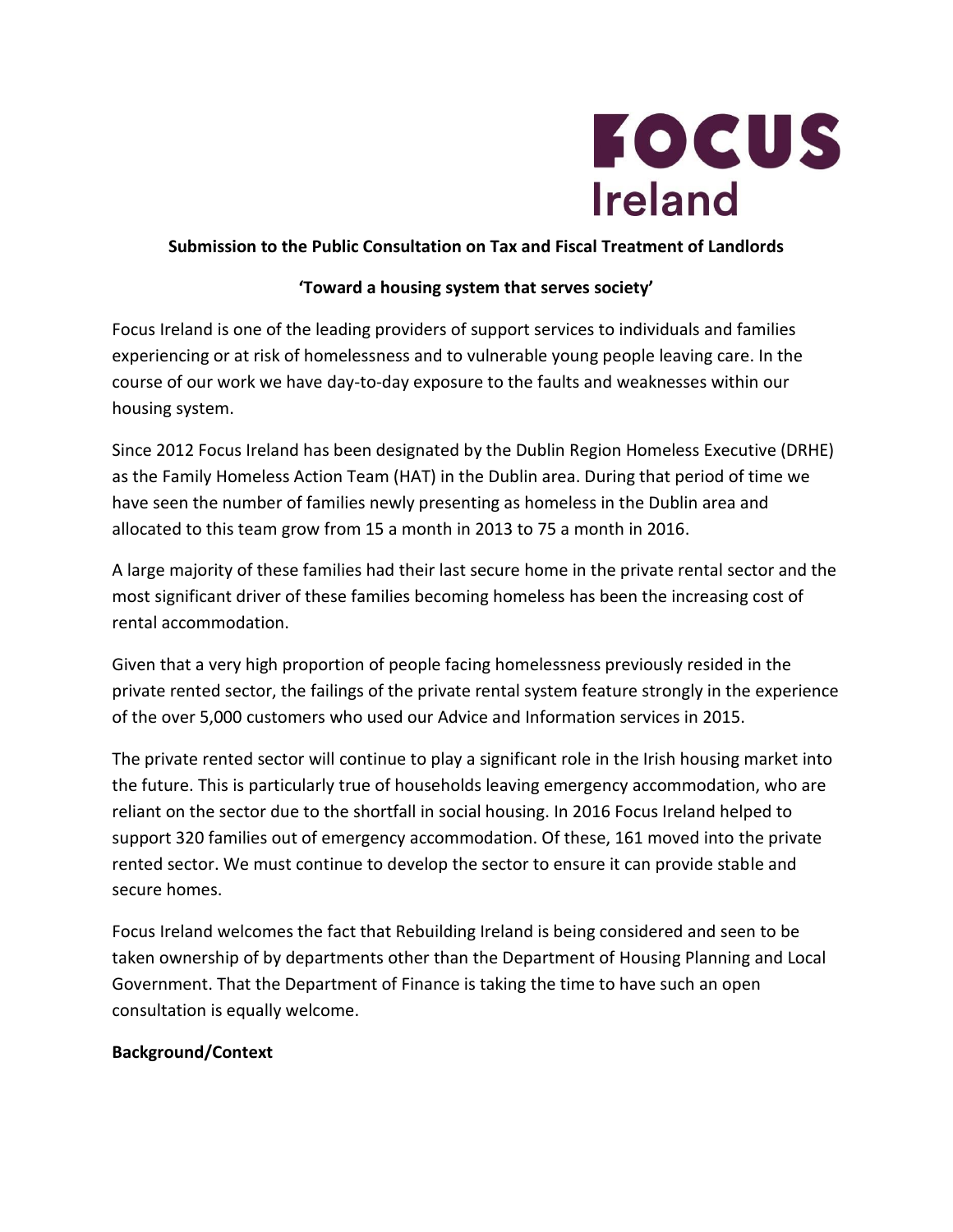The paper issued for the consultation setting out context, background and the objectives that the Department is seeking to meet is instructive. The document properly notes the intrinsic link between the rental housing market and the owner-occupier housing market and sets out that fiscal policy must take account of the needs of a broader housing market.

However Focus Ireland believes that the Department needs to take a broader view of the housing 'system' if we are to ensure a successful long-term strategic policy for the provision of housing.

In particular the interrelatedness of the provision of housing support in Ireland needs to be given more consideration. Fiscal policy set with a focus on a binary choice between private rental and home ownership will not foster a housing system that serves Irish society and the Irish economy.

To move beyond the binary position set out in the consultation paper it useful to interrogate some of the premises regarding the private rental market that are asserted there.

# **Analysis**

In the public consultation paper released by the Department, it is stated that: "The current shortage of supply of residential rental properties is driving upward pressure on rental prices and making it difficult for prospective tenants to find affordable homes.

At the same time, increases in house prices might be facilitating some individuals who may not wish to be landlords to exit the market and may be prompting some multi-property landlords to reduce their property holdings, thereby further constricting the supply of residential rental property."

The vista that is projected is one of a rental sector that is too small with landlords exiting or preparing to exit at a significant rate.

Figures from Daft on the availability of accommodation to rent nationally and on the increased cost of rents and data from the RTB rent index confirm that demand is outstripping supply and the cost of renting particularly in the Dublin area is rising to previously unseen highs seeming to support this analysis.

In addition Focus Ireland is seeing some 20 families a month becoming newly homeless in the Dublin region due to landlords selling up to take advantage of a buoyant housing market or being encouraged to sell up by lenders due to mortgage arrears again supporting the premises set out in the paper.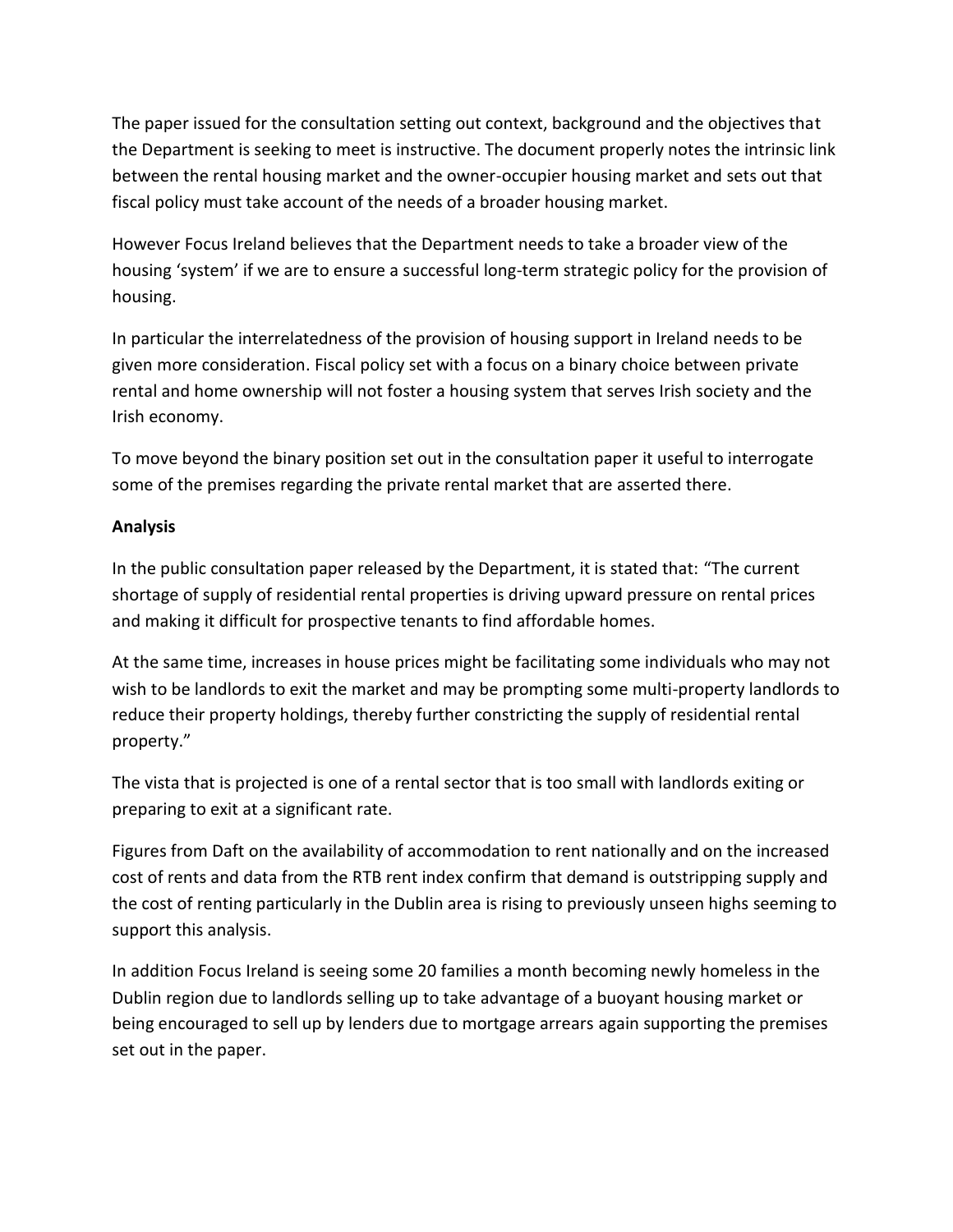However, Residential Tenancy Board records, set out in table 1 below, suggest that while the number of landlords reduced 2012 to 2014 the number is again increasing and the number of properties being let continue to increase.

Recent CSO figures show that the majority of rental property is in the urban areas with the private rental market now at 25% of the total market in the Dublin area. $^1$ 

There are also reports of significant development in the Dublin area of properties to go directly to the rental market so called 'build to rent'. However these developments are particularly aimed at the high end of the market. So what we are likely seeing is a rental market that is slowly consolidating with rental properties concentrating at the 'high cost' end. This will obviously exacerbate the issues for families that can lead to homelessness without significant government intervention.

| Year | Tenancies registered | <b>Total Tenancies</b> | No. Landlords | Ratio Tenancies to<br>Landlords |
|------|----------------------|------------------------|---------------|---------------------------------|
| 2010 | 101,888              | 231,818                | 145,021       | 1.60                            |
| 2011 | 99,914               | 260,144                | 182,800       | 1.42                            |
| 2012 | 97,181               | 264,434                | 212,306       | 1.25                            |
| 2013 | 114,405              | 282,918                | 179,026       | 1.58                            |
| 2014 | 112,873              | 303,574                | 160,160       | 1.90                            |
| 2015 | 105,566              | 319,609                | 170,282       | 1.88                            |
| 2016 | 106,075              | 325,372*               | 175,250       | 1.86                            |

**Table 1 taken from RTB annual reports outlining tenancy and landlord information**

\*From April 2016 Approved housing bodies (AHB's) have been registering with the RTB 5129 were registered in 2016.

Reviewing current indicators such as the Daft report for the  $3<sup>rd</sup>$  quarter of 2016 which found market rent in Dublin is '14% higher than their previous peak at the start of 2008' and yields as

 $\overline{a}$ <sup>1</sup> [https://www.irishtimes.com/business/economy/home-ownership-in-dublin-falls-to-record-low-](https://www.irishtimes.com/business/economy/home-ownership-in-dublin-falls-to-record-low-1.3008896?mode=amp)[1.3008896?mode=amp](https://www.irishtimes.com/business/economy/home-ownership-in-dublin-falls-to-record-low-1.3008896?mode=amp)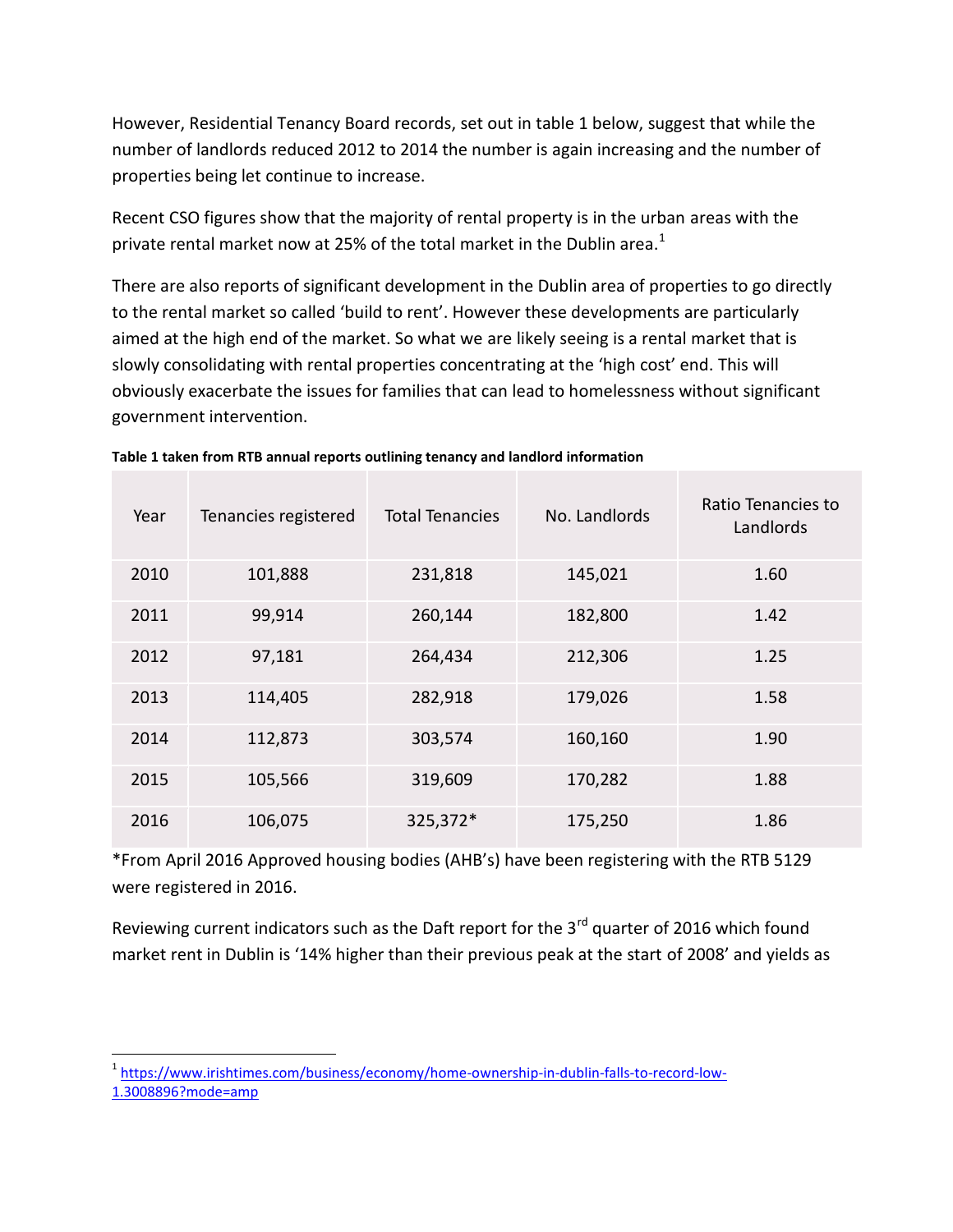high as 11% in some areas<sup>2</sup> for investors there is a strong incentive for landlords to stay in the market and to continue to invest.

In addition the Department of Finance and the Government will have to take account of projections by the ERSI that the current growth in the economy holds out the possibility of overheating.

'The *expected* increase in construction related activity will contribute to a consistent fall in unemployment over the next two years. We expect the unemployment rate to fall to 6.4 and 5.6 per cent by the end of 2017 and 2018. Any fall below 5.5 per cent would almost certainly indicate that the domestic economy is beginning to overheat.'<sup>3</sup> (*Emphasis added*)

# **Market Disruption**

The short review outlined so far suggests that the private rental market is in a growth phase with strong investor returns. It might well be assumed that growth in the private rental market, if it is desirable, is hampered not by the tax treatment of landlords but by the shortage of supply of housing more generally.

However there are a number of other factors that might have a disruptive effect on the private rental market and indeed could contribute to homelessness.

Some landlords argue that the tax treatments of income from rental properties mean that many landlords are operating at a loss but having purchased at a point that they remain in negative equity they are unable to exit the market. With the current growth the prices of housing the tipping point for these landlords who bought in the 2005-2008 period and have continued to make repayments if it has not already arrived might be approaching.

One of the first and most significant interventions of the last government was the introduction of a capital gains tax exemption on properties that were bought between  $7<sup>th</sup>$  December 2011 and  $31<sup>st</sup>$  December 2014. It is only possible to benefit from the exemption if the property is held for 7years or more and then a proportion of the gains tax is applied after that period. So if the property is held for 10years the CGT exemption is 7/10.

The question that arises is, as the CGT exemption matures in December 2018 to December 2020 what is the likelihood that we will see mass exits of investor landlords from the private rental market?

<sup>&</sup>lt;sup>2</sup><br>3 <http://www.daft.ie/report/2016-q4-rental-daft-report.pdf><br><sup>3</sup> <http://www.esri.ie/pubs/QEC2017SPR.pdf>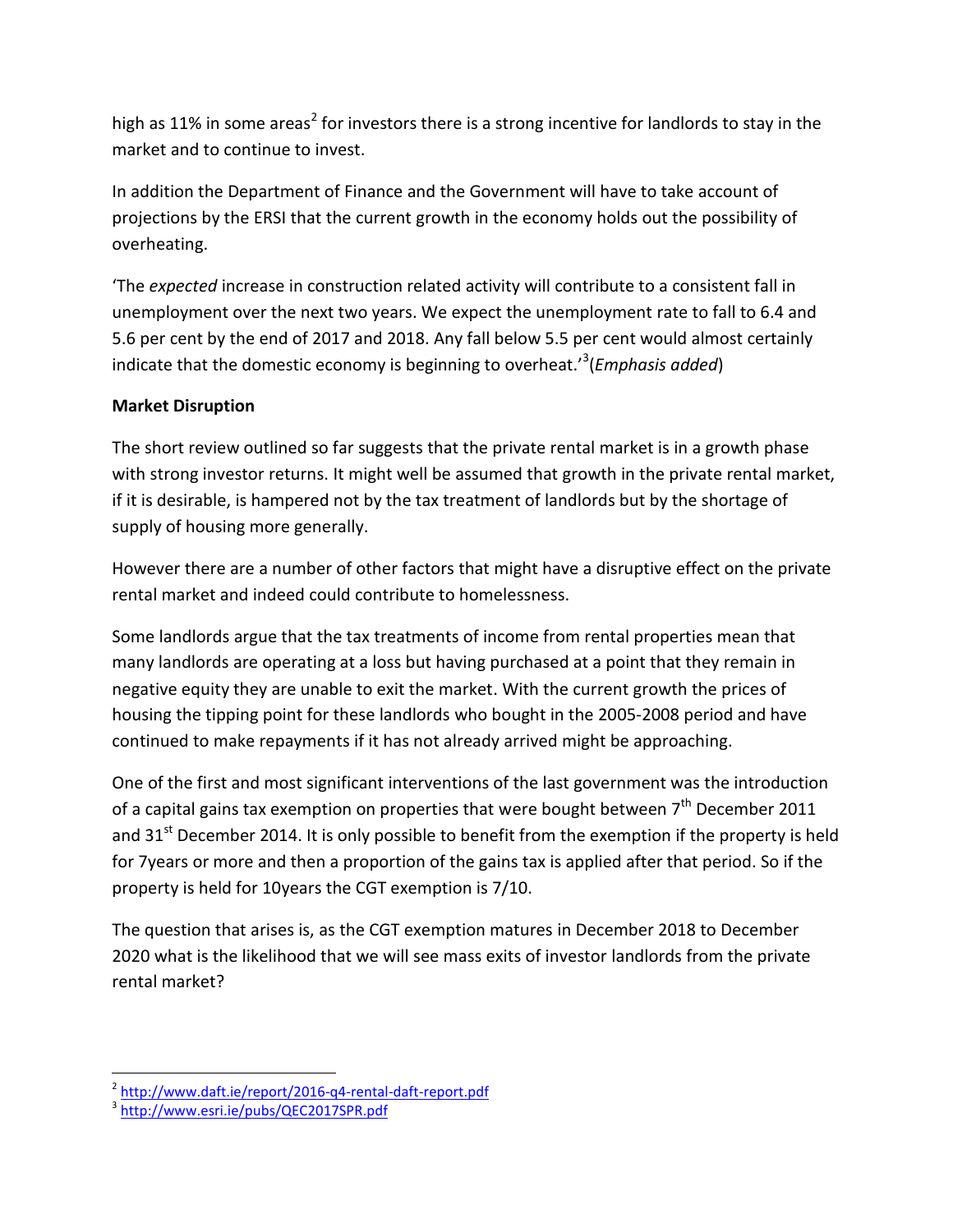This is difficult to gauge as there are a number of unknowns including how many properties were bought as investments in this timeframe and were let out. The table above shows the growth in registered tenancies over the period as 43,430 so there is very clear significant potential for disruption in the private rental market. In addition we do not know how many of the untenanted properties that are in urban areas may have taken advantage of CGT exemption and are now waiting for the investment to mature at which point they may release these properties into the market.

To aid our consideration of investor landlord responses we have modelled two scenarios the first being a cash investor landlord who purchase a property outright in a desirable Dublin central location. The second model is an investor landlord who purchased the same property mortgaging 60% of the cost of the investment. The full details of these are provided as appendix. We do not know how common the investor landlord scenarios outlined are so there is no claim here as to their representativeness however the models bring up some interesting considerations for investors who are in a position to avail of the exemptions.

In particular in order for the CGT 7 year exemption to retain its monetary value ( $\epsilon$ 46,200 in this case) past year 7 they would have to secure a year on year increase in house price of 5%. If the year on year increase after year 7 is reduced to 3% then the value of the CGT break in the model is reduced to just under €40,000. However the capital in the property continues to increase so the investor who exits at year 10 still has a 3% year on year capital gain on the property (an additional €14,600 in the model). This capital gain is only one part of the equation as the rental income also has to be factored in. We modelled rental income based on the daft reports for the Dublin 7 area for a 2bed property and allowed deductible cost of 1.5months rent per year taxed at the top rate of income tax and PRSI. In the three years past the maturation of the CGT exemption the net rental income received by the investor landlord is projected as €24,000.

In the second instance the investor landlord has taken out a loan in respect of 60% of the cost of the property at 4.85% over 20 years so the return in terms of the capital on the home from the base price remain constant in this example but we have to take account of the mortgage costs. Over the course of the 7 years the investor landlord would have to contribute an additional €24,034 to meet the borrowing cost however over the 7 years they will have paid down €39,518 capital from the loan.

| Landlord Investor 1    |             | Landlord Investor 2                  |
|------------------------|-------------|--------------------------------------|
| (a) initial investment | €200,000.00 | (a) initial investment<br>€40,000.00 |
| (b) net rental income  | €43,680.00  | (b) net rental income<br>-€25,747.69 |
| (c) capital accrued    | €140,000.00 | €140,000.00<br>(c) capital accrued   |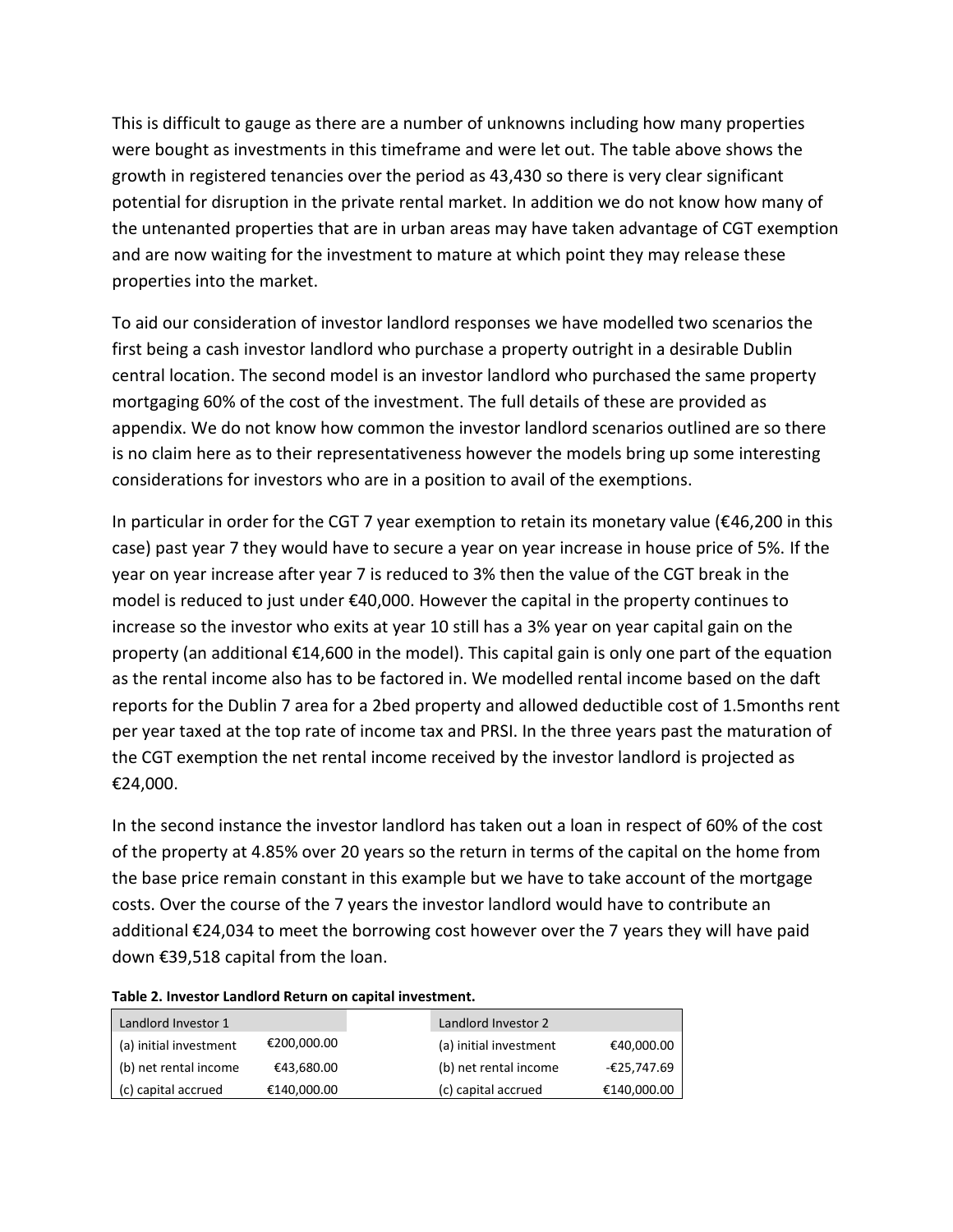| (d) loan capital paid |             | (d) loan capital paid |             |
|-----------------------|-------------|-----------------------|-------------|
| down                  | N/A         | down                  | €39,518.00  |
|                       |             | Total capital accrued |             |
| (e) profit (b+c+d)    | €183,680.00 | $(c+d)$               | €179,518.00 |
| Return (e/a)          | 92%         | Return $(c+d/a-b)$    | 255%        |

The maturation of the 7 year tax exemption creates a natural interval to evaluate the investment and the models set out above and in the appendix look beyond the 7 years to the  $10^{th}$  year.

As stated above the first landlord investor will require 5% year on year property price growth to maintain the full benefit of the CGT exemption but even at a more modest 3% overall capital return is €5,000 a year and €8,000 in net rental income. The capital investment at this point of evaluation is €340,000 of which €13,000 amounts to 3.8%.

The second landlord investor will see the same capital growth in the property but this will have to be offset by the estimated €2,000 a year that they will have to contribute to the cost of the mortgage which in turn is offset by the €7,000 capital accrued through payment of the mortgage. So at a 3% capital return for years 8-10 the total is €10,000 per year with a capital investment at this point of 219,518 which amounts to 4.6%.

However if house prices level out increasing at just over 1% for the years 8-10 then the CGT exemption has a built in claw back which means that the capital return to the investor landlord will fall by just over €3,000 over years 8-10.

Taken together the scenarios that are outlined suggest that there is a strong possibility that there will be significant disruption in the private rental market. What the models illustrate clearly is that the provision of a home to a family or individual from a financial perspective is an investment where the return is significantly held within the capital accrued within the property.

# **Trajectory**

Above we have set out a short review of the current market situation. This includes an examination of the most significant recent fiscal interventions in the property market by the state.

Taken together and in the context of the current examination of tax treatment of landlords it highlights the need to answer the question of where we want to go in the future.

Focus Ireland have previously called for tax treatment of residential landlords to be given consideration and for the provision of a social dividend through taxation policy to encourage landlords to support those in need of social housing. This was in part to offset the cost of rental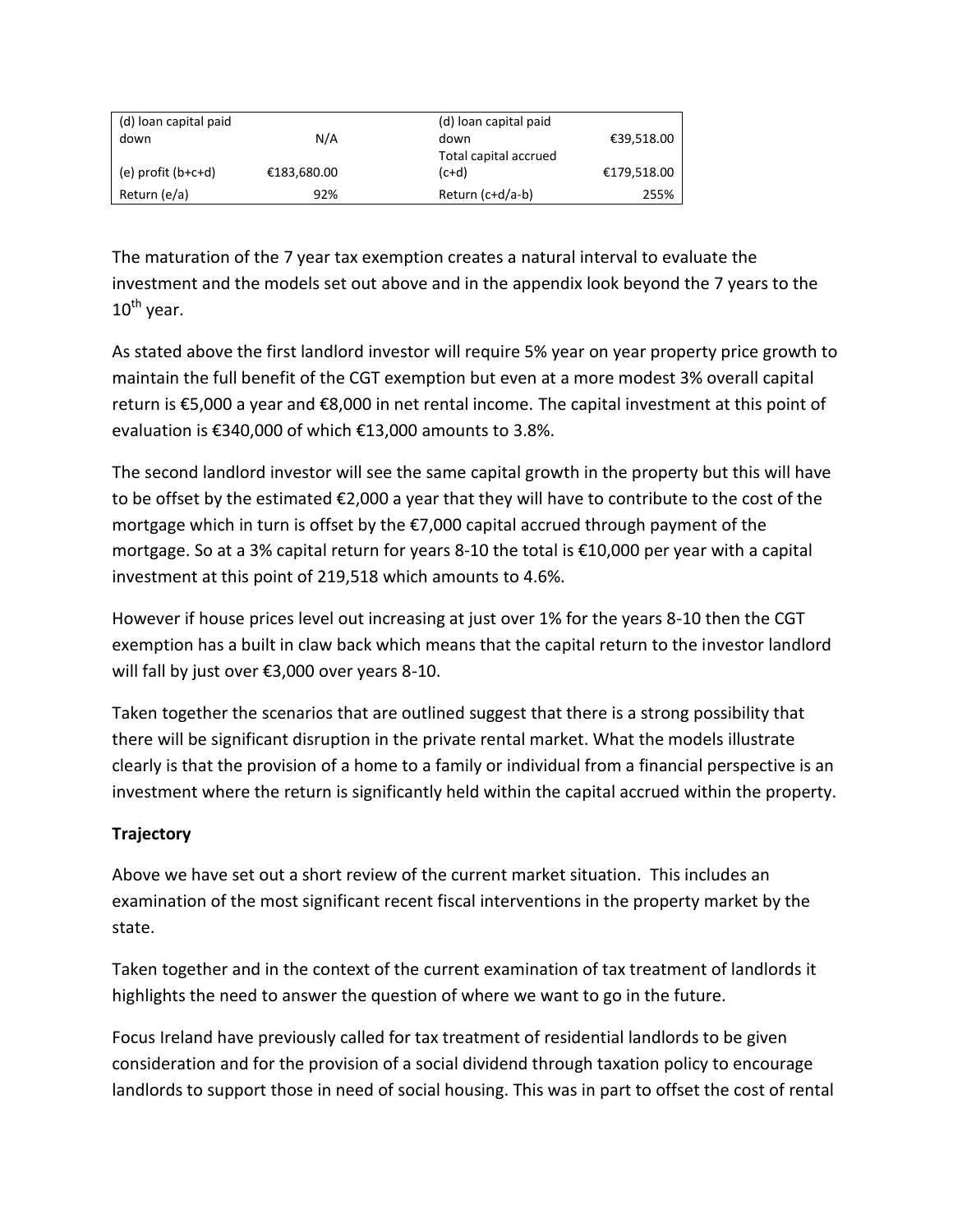accommodation that rent supplement and housing assistance payments did not meet. Recent increases in rent supplement payments and homeless housing assistance payments make this less urgent.

Michelle Norris has shown the effect of policy on housing provision and even influencing how we think about housing. Norris's work highlights that the perceived obsession with home ownership is a consequence of state intervention<sup>4</sup>. Currently the private rental market is dominated by investor landlords who resist tenant security as it impinges on their ability to realise that investment at a time of their choosing.

Focus Ireland believes we need the private rental market to move toward a market designed to secure a return for the provision of homes to those who are not eligible for the support of the state. We have set out in other submissions that we believe there should be greater state intervention to secure a public housing system including innovative solutions such as cost rental model but in the private rental market we need to change the structure of the market from one of an investment to one of provision of a service.

As noted in the first section of this submission the private rental market now accounts for 25% of housing provision in Dublin. Focus Ireland does not believe that the proper course of action is to provide greater fiscal incentives to see the current system or levels of privately rented accommodation expanded.

Focus Ireland does note that it is difficult to identify any other investment that suffered such retrospective negative tax treatment in the years following the financial crash. However Focus Ireland does not believe that it is constructive or timely to look at marginal rates of taxation on rental income or expenditure particularly in the context of the economic projections that the ERSI set out.

In short in the context of the current market tax breaks for Investor landlords would appear to be an excessive transfer of state funds to private investors already making significant returns.

However using the tax and private rental regulatory system to encourage a wholesale restructuring of the private rental market from a capital investor market to one of business investors would be constructive in the short-term. It also may have long-term benefits beyond the housing system into the broader economic system helping to ameliorate boom bust trends by providing greater stability.

# **Recommendation or actions for consideration**

 $\overline{a}$ 4 Norris, M. (2016) *Property, Family and the Irish Welfare State*, Cham, Palgrave MacMillan.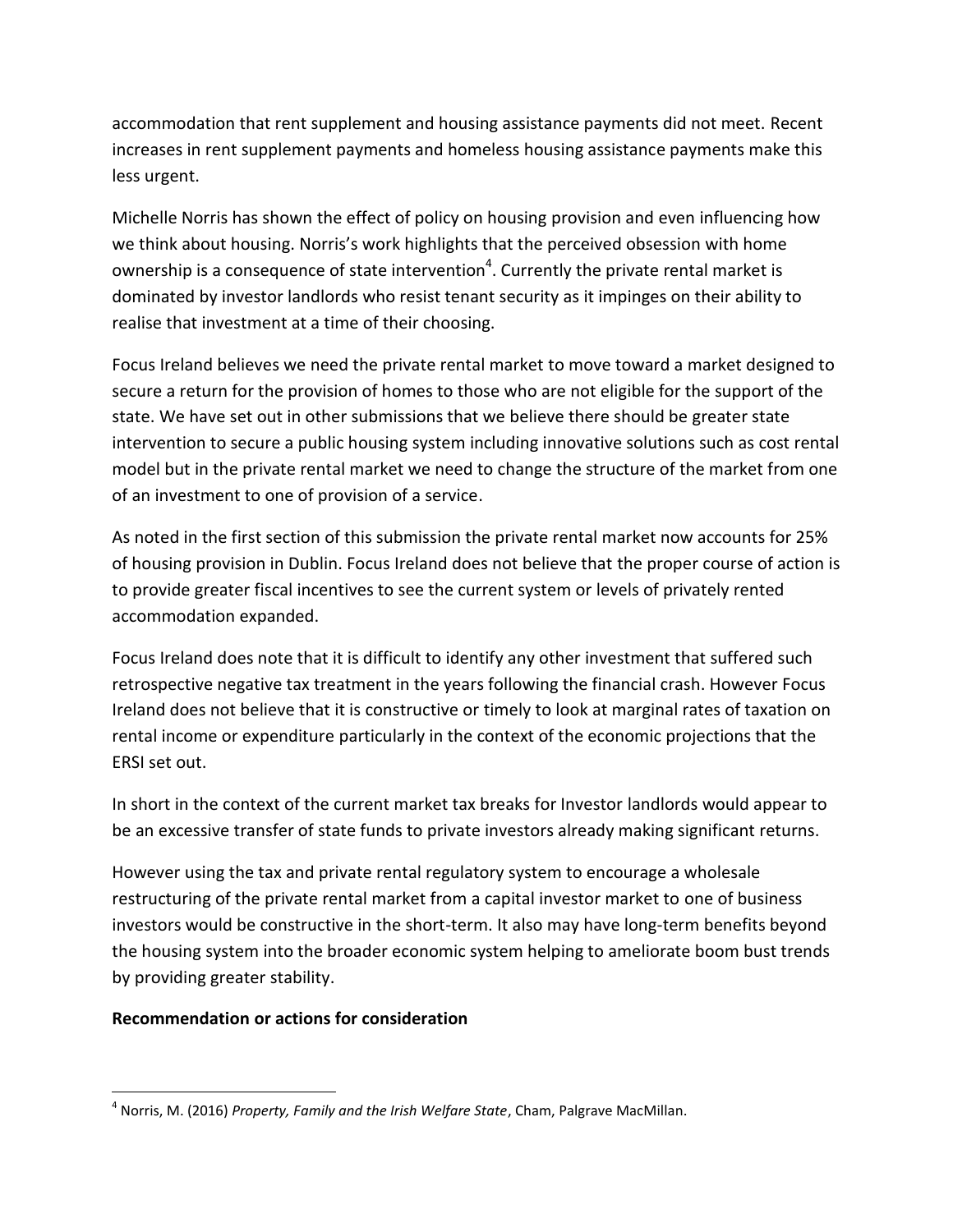Focus Ireland does not support policy approaches which introduce new tax breaks in an attempt to to 'incentivise' landlords or particular sections of the private rented sector.

Focus Ireland does propose that landlords be treated as a business for tax purposes. However, the business in question must be 'providing homes' with all the commitment to security and quality standards implied by this. The treatment of landlords as a business gives the State the authority to establish clear requirements and obligations concerning how the business is carried out.

Focus Ireland is proposing that tax on income for those renting a property that is designated as a 'rental business' is reduced but a higher rate of capital tax be set to encourage retention as a business and to offset some of the loss to the exchequer.

Issues that would have to be looked at are loopholes in the context of so many landlords with only 1 or 2 properties so there would have to be consideration given to a clause preventing a designation of the property as a principle private residence for the purposes of tax avoidance. If this were to be an opt-in system the implications of a two-tier rental system developing would also have to be considered.

The benefits, pitfalls and structure of such a substantial alteration of the private rental market are most likely best investigated within a working group such as the one set up by the department of Finance.

Focus Ireland is offering the proposal as an action that would radically alter the relationship of landlords with their properties. Such restructuring as we have set out above should be conducted in the context of an evaluation with the department of housing of the needs of tenants in the private rental sector and a commitment at a minimum to provide greater security. In particular the need, as evidenced by Focus Ireland, for the rights of tenants to have their part IV tenancy respected where a property is sold.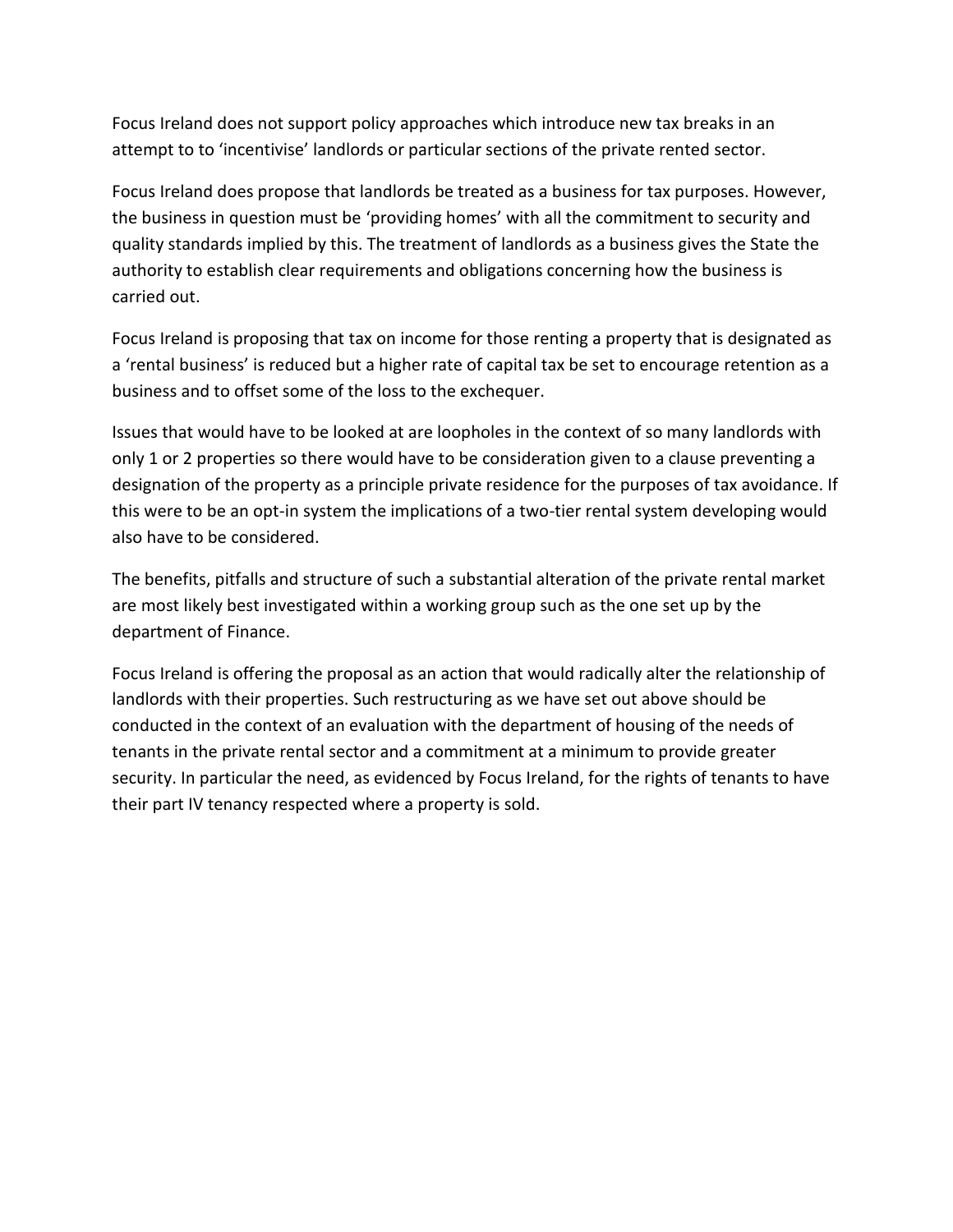# Appendix 1 Capital Gain

Scenario 1 5-6% increase

| Year 7                |             |             |                  |               |                         |              |  |  |
|-----------------------|-------------|-------------|------------------|---------------|-------------------------|--------------|--|--|
| <b>Purchase Price</b> | % increase  | Sale Price  | YonY<br>increase | Potential CGT | <b>CGT</b><br>Exemption | Capital Gain |  |  |
|                       | 70%         |             | %                | 33%           | 100%                    |              |  |  |
| €200,000.00           | €140,000.00 | €340,000.00 | NA               | €46,200.00    | €46,200.00              | €140,000.00  |  |  |

| Year 8                |             |             |                  |                      |                         |              |  |  |
|-----------------------|-------------|-------------|------------------|----------------------|-------------------------|--------------|--|--|
| <b>Purchase Price</b> | % increase  | Sale Price  | YonY<br>increase | <b>Potential CGT</b> | <b>CGT</b><br>Exemption | Capital Gain |  |  |
|                       | 80%         |             | %                | 33%                  | 88%                     |              |  |  |
| €200,000.00           | €160,000.00 | €360,000.00 | 5.9%             | €52,800.00           | €46,200.00              | €153,400.00  |  |  |

| Year 9                |             |             |                  |                      |                         |              |  |  |
|-----------------------|-------------|-------------|------------------|----------------------|-------------------------|--------------|--|--|
| <b>Purchase Price</b> | % increase  | Sale Price  | YonY<br>increase | <b>Potential CGT</b> | <b>CGT</b><br>Exemption | Capital Gain |  |  |
|                       | 90%         |             | %                | 33%                  | 78%                     |              |  |  |
| €200,000.00           | €180,000.00 | €380,000.00 | 5.6%             | €59,400.00           | €46,201.32              | €166,801.32  |  |  |

| Year 10               |             |             |                  |                      |                         |              |  |  |
|-----------------------|-------------|-------------|------------------|----------------------|-------------------------|--------------|--|--|
| <b>Purchase Price</b> | % increase  | Sale Price  | YonY<br>increase | <b>Potential CGT</b> | <b>CGT</b><br>Exemption | Capital Gain |  |  |
|                       | 100%        |             | %                | 33%                  | 70%                     |              |  |  |
| €200,000.00           | €200,000.00 | €400,000.00 | 5.3%             | €66,000.00           | €46,200.00              | €180,200.00  |  |  |

| Scenario 2 | 3% increase |
|------------|-------------|
|            |             |

| Year 7                |             |             |                  |               |                         |              |  |  |
|-----------------------|-------------|-------------|------------------|---------------|-------------------------|--------------|--|--|
| <b>Purchase Price</b> | % increase  | Sale Price  | YonY<br>increase | Potential CGT | <b>CGT</b><br>Exemption | Capital Gain |  |  |
| €                     | 70%         |             | %                | 33%           | 100%                    |              |  |  |
| €200,000.00           | €140,000.00 | €340,000.00 | ΝA               | €46,200.00    | €46,200.00              | €140,000.00  |  |  |

| Year 8                |             |             |                  |               |                         |              |  |  |
|-----------------------|-------------|-------------|------------------|---------------|-------------------------|--------------|--|--|
| <b>Purchase Price</b> | % increase  | Sale Price  | YonY<br>increase | Potential CGT | <b>CGT</b><br>Exemption | Capital Gain |  |  |
|                       | 75%         |             | %                | 33%           | 88%                     |              |  |  |
| €200,000.00           | €150,200.00 | €350,200.00 | 3.00%            | €49,566.00    | €43,370.25              | €144,004.25  |  |  |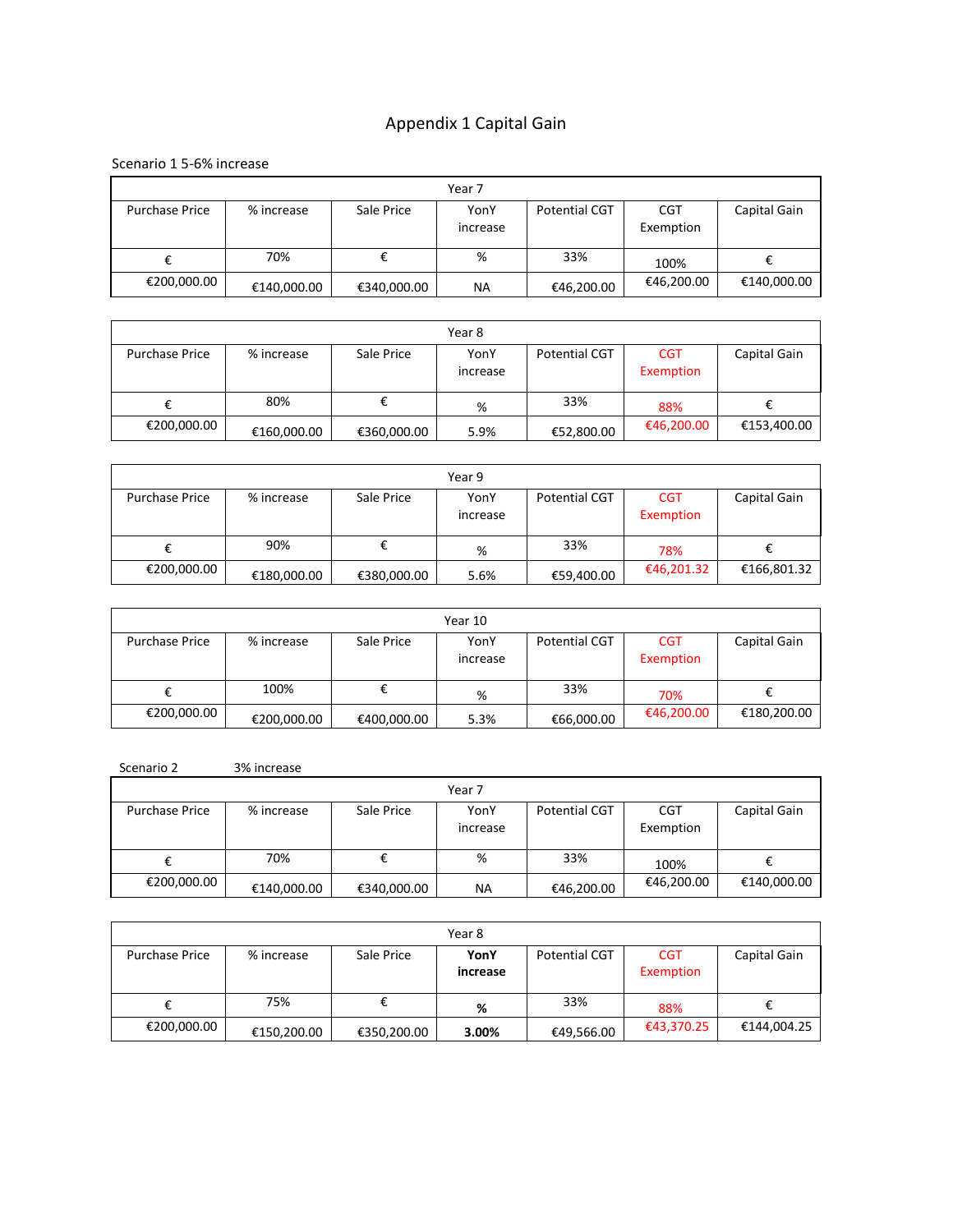| Year 9                |             |             |          |               |            |              |  |  |
|-----------------------|-------------|-------------|----------|---------------|------------|--------------|--|--|
| <b>Purchase Price</b> | % increase  | Sale Price  | YonY     | Potential CGT | <b>CGT</b> | Capital Gain |  |  |
|                       |             |             | increase |               | Exemption  |              |  |  |
|                       | 80%         |             | %        | 33%           | 78%        |              |  |  |
| €200,000.00           | €160,800.00 | €360,800.00 | 3.03%    | €53,064.00    | €41,273.18 | €149,009.18  |  |  |

| Year 10               |             |             |                  |                      |                         |              |  |
|-----------------------|-------------|-------------|------------------|----------------------|-------------------------|--------------|--|
| <b>Purchase Price</b> | % increase  | Sale Price  | YonY<br>increase | <b>Potential CGT</b> | <b>CGT</b><br>Exemption | Capital Gain |  |
|                       | 86%         |             | %                | 33%                  | 70%                     |              |  |
| €200,000.00           | €171,600.00 | €371,600.00 | 2.99%            | €56,628.00           | €39,639.60              | €154,611.60  |  |

| Scenario 3.           | 1% increase |             |                  |                      |                         |              |
|-----------------------|-------------|-------------|------------------|----------------------|-------------------------|--------------|
|                       |             |             | Year 7           |                      |                         |              |
| <b>Purchase Price</b> | % increase  | Sale Price  | YonY<br>increase | <b>Potential CGT</b> | <b>CGT</b><br>Exemption | Capital Gain |
| €                     | 70%         | €           | %                | 33%                  | 100%                    |              |
| €200,000.00           | €140,000.00 | €340,000.00 | NA               | €46,200.00           | €46,200.00              | €140,000.00  |

| Year 8                |             |             |                  |                      |                  |                     |  |  |
|-----------------------|-------------|-------------|------------------|----------------------|------------------|---------------------|--|--|
| <b>Purchase Price</b> | % increase  | Sale Price  | YonY<br>increase | <b>Potential CGT</b> | CGT<br>Exemption | <b>Capital Gain</b> |  |  |
| €                     | 72%         |             | %                | 33%                  | 88%              |                     |  |  |
| €200,000.00           | €144,000.00 | €344,000.00 | 1.18%            | €47,520.00           | €41,580.00       | €138,060.00         |  |  |

| Year 9                |             |             |                  |                      |                  |                     |  |
|-----------------------|-------------|-------------|------------------|----------------------|------------------|---------------------|--|
| <b>Purchase Price</b> | % increase  | Sale Price  | YonY<br>increase | <b>Potential CGT</b> | CGT<br>Exemption | <b>Capital Gain</b> |  |
|                       | 74%         |             | %                | 33%                  | 78%              |                     |  |
| €200,000.00           | €148,000.00 | €348,000.00 | 1.16%            | €48,840.00           | €37,987.75       | €137,147.75         |  |

| Year 10               |             |             |                  |               |                  |                     |  |  |
|-----------------------|-------------|-------------|------------------|---------------|------------------|---------------------|--|--|
| <b>Purchase Price</b> | % increase  | Sale Price  | YonY<br>increase | Potential CGT | CGT<br>Exemption | <b>Capital Gain</b> |  |  |
|                       | 76%         |             | %                | 33%           | 70%              |                     |  |  |
| €200,000.00           | €152,000.00 | €352,000.00 | 1.15%            | €50,160.00    | €35,112.00       | €136,952.00         |  |  |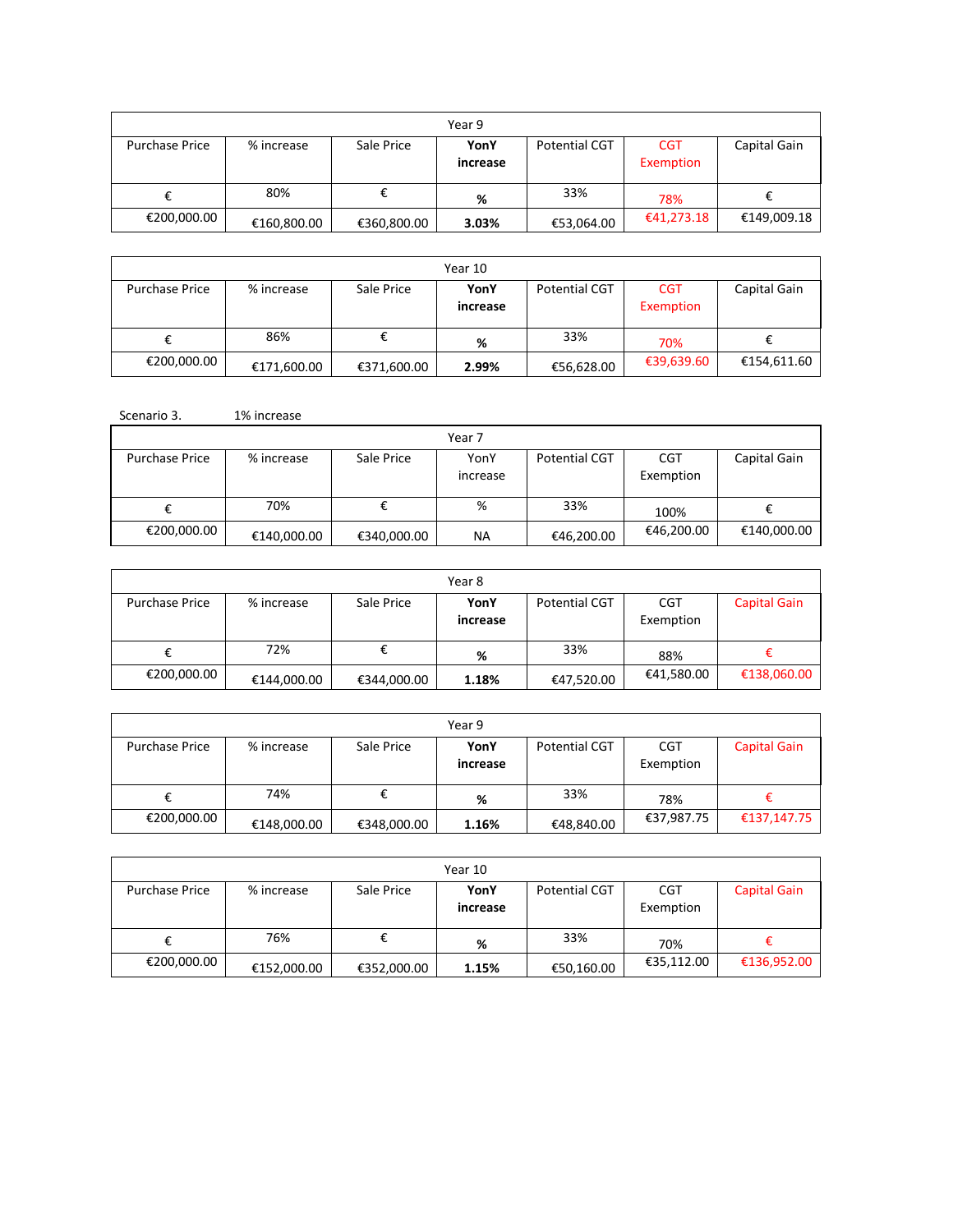# Appendix 2

| <b>Assumption/Source</b><br>for rent rates | <b>Rent Set</b> | <b>Monthly</b><br>Rate | <b>Yearly Gross</b> | <b>Yearly Gross</b><br>Return (10.5mths) |
|--------------------------------------------|-----------------|------------------------|---------------------|------------------------------------------|
| Daft Rate for D7                           | q1 2012         | €962.00                | €11,544.00          | €10,101.00                               |
| Daft Rate for D7                           | q1 2013         | €1,014.00              | €12,168.00          | €10,647.00                               |
| Daft Rate for D7                           | q1 2014         | €1,171.00              | €14,052.00          | €12,295.50                               |
| Daft Rate for D7                           | q1 2015         | €1,306.00              | €15,672.00          | €13,713.00                               |
| 24 Month Regs                              | q1 2016         | €1,306.00              | €15,672.00          | €13,713.00                               |
| <b>Rent Pressure Zone</b>                  | q1 2017         | €1,358.00              | €16,296.00          | €14,259.00                               |
| <b>Rent Pressure Zone</b>                  | q1 2018         | €1,385.00              | €16,620.00          | €14,542.50                               |
| <b>Rent Pressure Zone</b>                  | q1 2019         | €1,412.00              | €16,944.00          | €14,826.00                               |
| 4% increase                                | q1 2020         | €1,468.00              | €17,616.00          | €15,414.00                               |
| 4% increase                                | g1 2021         | €1,526.00              | €18,312.00          | €16,023.00                               |

#### Gross Rent Return

#### Rental Return for Investor landlord 1

| <b>Rent Set</b> | <b>Monthly Rate</b> | <b>Yearly Gross</b><br>Return (10.5mths) | <b>Income Tax</b> | <b>Net Return</b> |
|-----------------|---------------------|------------------------------------------|-------------------|-------------------|
| q1 2012         | €962.00             | €10,101.00                               | €4,848.48         | €5,252.52         |
| q1 2013         | €1,014.00           | €10,647.00                               | €5,110.56         | €5,536.44         |
| q1 2014         | €1,171.00           | €12,295.50                               | €6,393.66         | €5,901.84         |
| q1 2015         | €1,306.00           | €13,713.00                               | €7,130.76         | €6,582.24         |
| q1 2016         | €1,306.00           | €13,713.00                               | €7,130.76         | €6,582.24         |
| q1 2017         | €1,358.00           | €14,259.00                               | €7,414.68         | €6,844.32         |
| q1 2018         | €1,385.00           | €14,542.50                               | €7,562.10         | €6,980.40         |
| q1 2019         | €1,412.00           | €14,826.00                               | €7,709.52         | €7,116.48         |
| q1 2020         | €1,468.00           | €15,414.00                               | €8,015.28         | €7,398.72         |
| q1 2021         | €1,526.00           | €16,023.00                               | €8,331.96         | €7,691.04         |